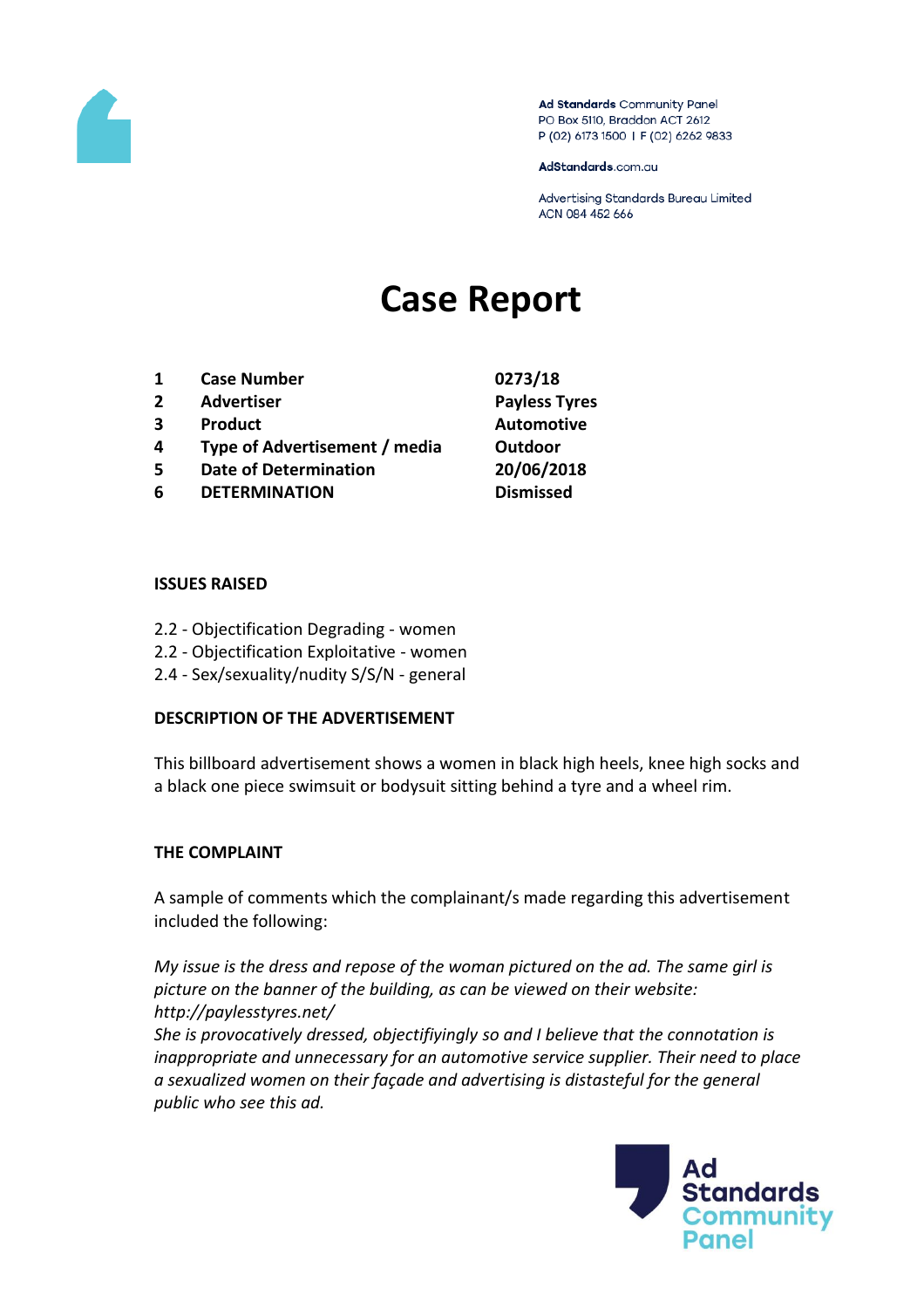

## **THE ADVERTISER'S RESPONSE**

Comments which the advertiser made in response to the complainant/s regarding this advertisement include the following:

*I put that sign there 2 or 3 years ago, but before I did I checked with a number of different age groups between 20 yr old and 60 yr old male and female clients. Also I have a few nuns that come in for tyres every now and then which so happened one came in around that time and I also asked her. None of the people I asked said they would be offended by the add, sister said "well she's got all her clothes on I don't see anything wrong with that". The female pictured in the advert sign is clothed, sitting around some wheels, tyres etc. Nothing offensive. I apologise if I offended somebody but honestly I don't think the sign is rude or offensive.*

## **THE DETERMINATION**

The Ad Standards Community Panel (the "Panel") considered whether this advertisement breaches Section 2 of the AANA Code of Ethics (the "Code").

The Panel noted the complainant's concern that the advertisement features a provocatively dressed woman who is objectified and is not relevant to the advertised service.

The Panel viewed the advertisement and noted the advertiser's response.

The Panel considered whether the advertisement was in breach of Section 2.2 of the Code. Section 2.2 of the Code states: "Advertising or marketing communications should not employ sexual appeal in a manner which is exploitative or degrading of any individual or group of people."

The Panel noted the AANA Practice Note which provides guidance on the meaning of the terms exploitative and degrading:

Exploitative - (a) taking advantage of the sexual appeal of a person, or group of people, by depicting them as objects or commodities; or (b) focussing on their body parts where this bears no direct relevance to the product or service being advertised. Degrading – lowering in character or quality a person or group of people.

The Panel noted this billboard advertisement features a woman in black high heels, knee high socks and a black one piece swimsuit or bodysuit sitting behind a tyre and a wheel rim.

The Panel noted the complainant's concern that the advertisement objectifies the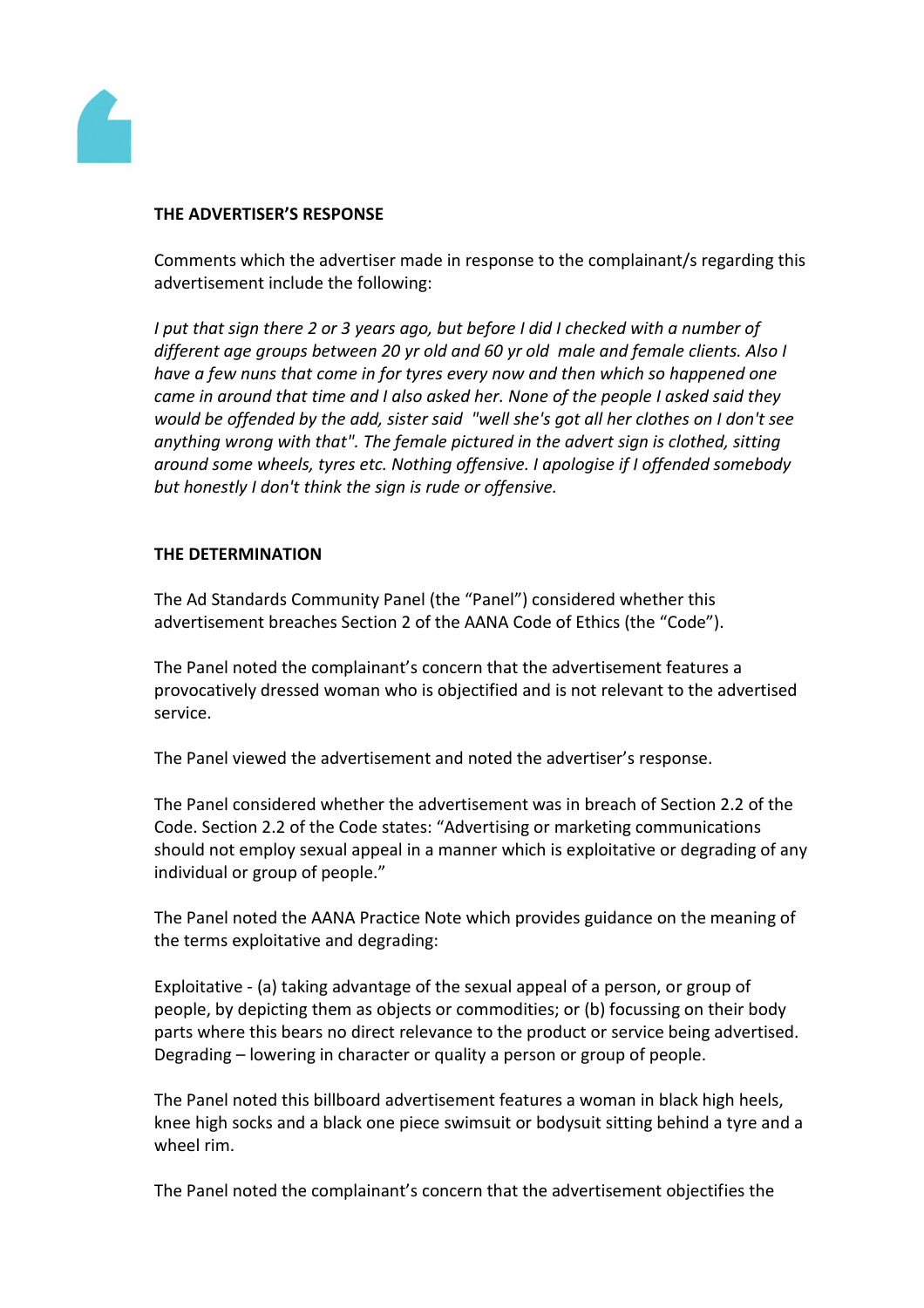

woman shown next to the tyres and is unnecessary for an automotive service supplier.

The Panel considered that there is no specific focus on the woman's body parts, and she is mostly behind the tyres in the advertisement.

The Panel noted that the woman in the advertiser is not shown in a sexual pose and considered that the image is small and is not the focus of the overall advertisement.

The Panel noted that the inclusion of the woman in the advertisement is not directly relevant to the advertised products and services but considered that the woman is clearly not the focus of the advertisement and the advertisement does not meet the threshold of using sexual appeal in an exploitative or degrading manner.

The Panel determined that the advertisement did not employ sexual appeal in a manner which is exploitative or degrading of any individual or group of people, and did not breach Section 2.2 of the Code.

The Panel then considered whether the advertisement was in breach of Section 2.4 of the Code. Section 2.4 of the Code states: "Advertising or Marketing Communications shall treat sex, sexuality and nudity with sensitivity to the relevant audience".

The Panel noted that the billboard advertisement is located outside a car wash facing the road and that the audience for this advertisement could be broad and would likely include children.

The Panel noted the complainant's concern that the advertisement shows a provocatively dressed woman which is not relevant to the product of an automotive service supplier.

The Panel considered that the woman in the advertisement is not shown in a sexualised position or pose and noted that there is no nudity shown.

The Panel considered that there was no depiction of sex, sexuality or nudity in the advertisement.

The Panel considered that the advertisement did treat the issue of sex, sexuality and nudity with sensitivity to the relevant audience and did not breach Section 2.4 of the Code.

Finding that the advertisement did not breach the Code on other grounds, the Panel dismissed the complaint.